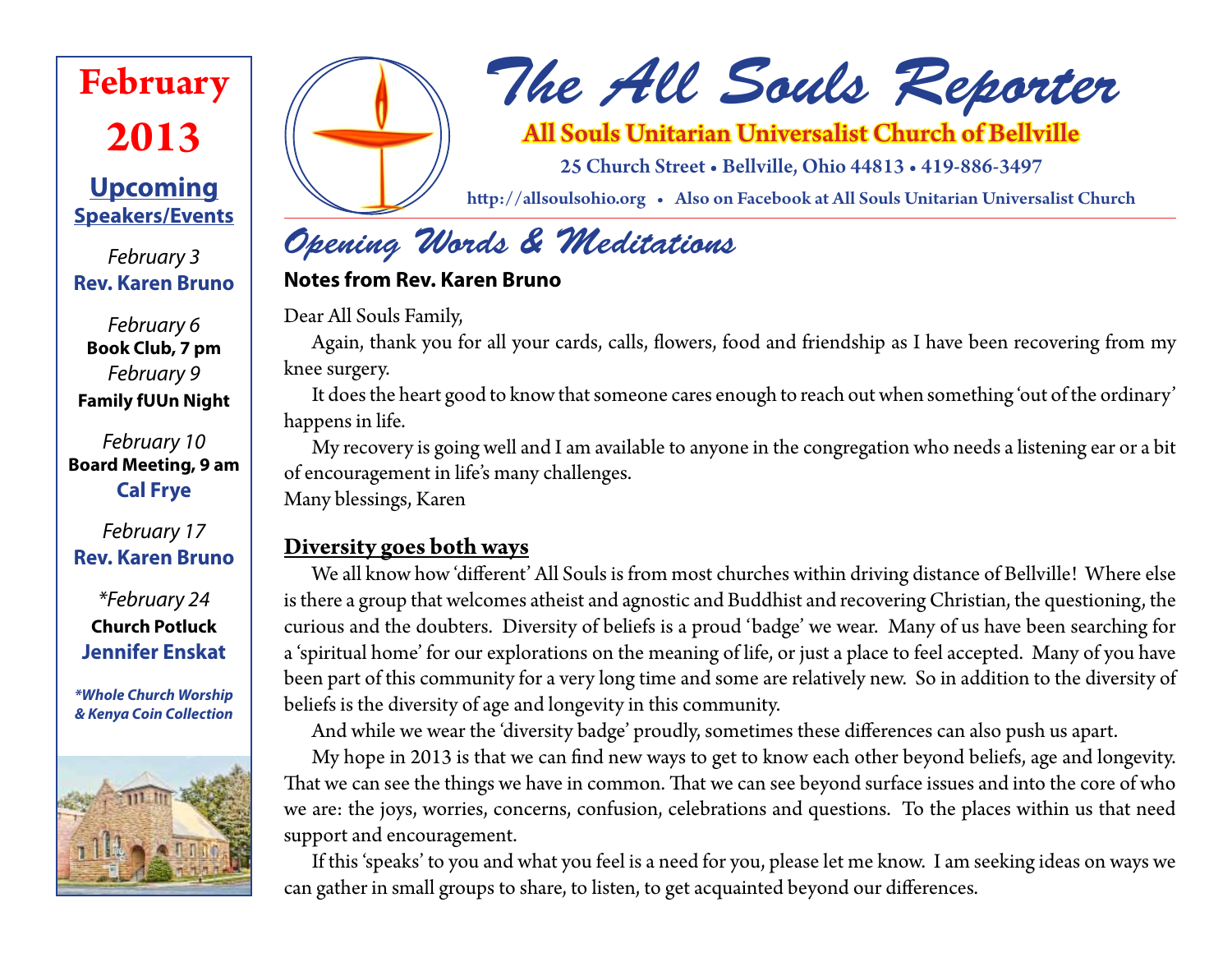## *February Calendar*

#### **EVERYONE IS INVITED TO ALL ACTIVITIES ALL ACTIVITIES ARE AT THE CHURCH UNLESS OTHERWISE NOTED**

#### **February**

**3 Sunday** 9am Adult Religious Education: "What We Choose: Ethics for UUs"

**10:30 am Rev. Karen Bruno Topic:** *"The Struggle to Forgive"*

 *At some point in our lives we have felt betrayed. How do we move to forgiveness?*

 **Bio**: Karen Bruno is part time pastoral care minister at Bellville All Souls Unitarian Universalist Church. She attended Drew Theological School and was ordained by the United Church of Christ in 2002. Now retired from her full time career, she is thrilled to be working at Bellville All Souls. She lived in Ohio for her high school and college years and then returned to Ohio in 2011 following her early retirement from Denver Human Services, where she worked for 21 years. Many other jobs in various programs bring her total to about 30 years in Social Service agencies of all types. In addition, Karen has worked as church pastor, hospice chaplain and religious educator. She and her wife Chris currently live in Mansfield. This will be Karen's first talk since the first of January when she had knee replacement surgery.

6 Wed. 7 pm Adult RE/Book Club: Please join us for a one evening session to discuss the book Life of Pi. Book review from Amazon: "Yann Martel's imaginative and unforgettable Life of Pi is a magical reading experience, an endless blue expanse of storytelling about adventure, survival, and ultimately, faith. The precocious son of a zookeeper, 16-year-old Pi Patel is raised in Pondicherry, India, where he tries on various faiths for size, attracting "religions the way a dog attracts fleas." Karen Gotter will be facilitating this class.

9 Saturday 4:30 pm Sogbety Diomande's West African Drum and Dance Classes (call 419-544-0977 for location)

**10 Sunday** 9 am Board Meeting (all are invited)

#### **10:30 am Cal Frye Topic:** *"Darwin's Interconnected Web"*

 Abraham Lincoln and Charles Darwin were born on the same day, February 12, 1809. In his own words we will explore how Charles Darwin applied his understanding of natural selection to religion and his sense of ethics. An exchange of letters with Professor Asa Gray of Harvard reveals Darwin's views of Mr. Lincoln and the War Between the States. This service is offered as part of Evolution Weekend or Darwin Day celebrations in hundreds of churches

worldwide. **Bio:** Cal Frye is the Commissioned Lay Leader candidate with the Oberlin, Ohio UU Fellowship, and as a Paleontologist has made extensive study of Darwin and his works.

| 11                     | Monday   | 6 pm               | Living Lotus Zen Sangha                                                                 |  |  |
|------------------------|----------|--------------------|-----------------------------------------------------------------------------------------|--|--|
| 16                     | Saturday | 4 pm               | Family fUUn Night: Bowling at Lex Lanes (Lexington)                                     |  |  |
|                        |          | $4:30 \text{ pm}$  | Sogbety Diomande's West African Drum and Dance Classes (call 419-544-0977 for location) |  |  |
| 17                     | Sunday   | 9am                | Adult Religious Education: "What We Choose: Ethics for UUs"                             |  |  |
|                        |          | $10:30 \text{ am}$ | <b>Rev. Karen Bruno</b><br><b>Topic TBA</b>                                             |  |  |
| $24*$<br>Sunday<br>9am |          |                    | Adult Religious Education: "What We Choose: Ethics for UUs"                             |  |  |
|                        |          | $10:30 \text{ am}$ | Jennifer Enskat Topic: "The Visionary: The Determination Of Bob Enskat"                 |  |  |

Bio: Jennifer will show a shortened version of her well-received film about one of Mansfield's most inspiring civic leaders, her father Bob Enskat. The film, a collaboration with Emmy Award-Winning Cinematographer Andrew Gardner, features her father, a long-time Plant Manager at GM in Ontario and an important civic leader in Mansfield. His inspiring story reflects the UU

principles regarding community and, in Jennifer's words, "It is important to us to get the message of the film out there; that one person can change the world in varied and profound ways without the slightest attempt to garner accolades or praise of any kind."

25 Monday 6 pm Living Lotus Zen Sangha

*\*Whole Church Worship/Kenya Coins Collection*

*Next All Souls Recycle Date is March 24*

*Birthdays for February*

**Note**: Arrangements have been made with the Ohio Theatre in Loudonville to show the movie "Life of Pi" at 7 pm on Friday, Feb. 8, and Saturday, Feb. 9, and again on Sunday , Feb. 10 at 2 p.m.

- 5 Paula Sauder 1 Dick Geckler
- 9 Joshua So 3 Allison Reed

4 Ann Kania

- 23 Adam Johnston
- 23 Jerry Miller\*

28 Sahvanna Macpherson *\*in memory*

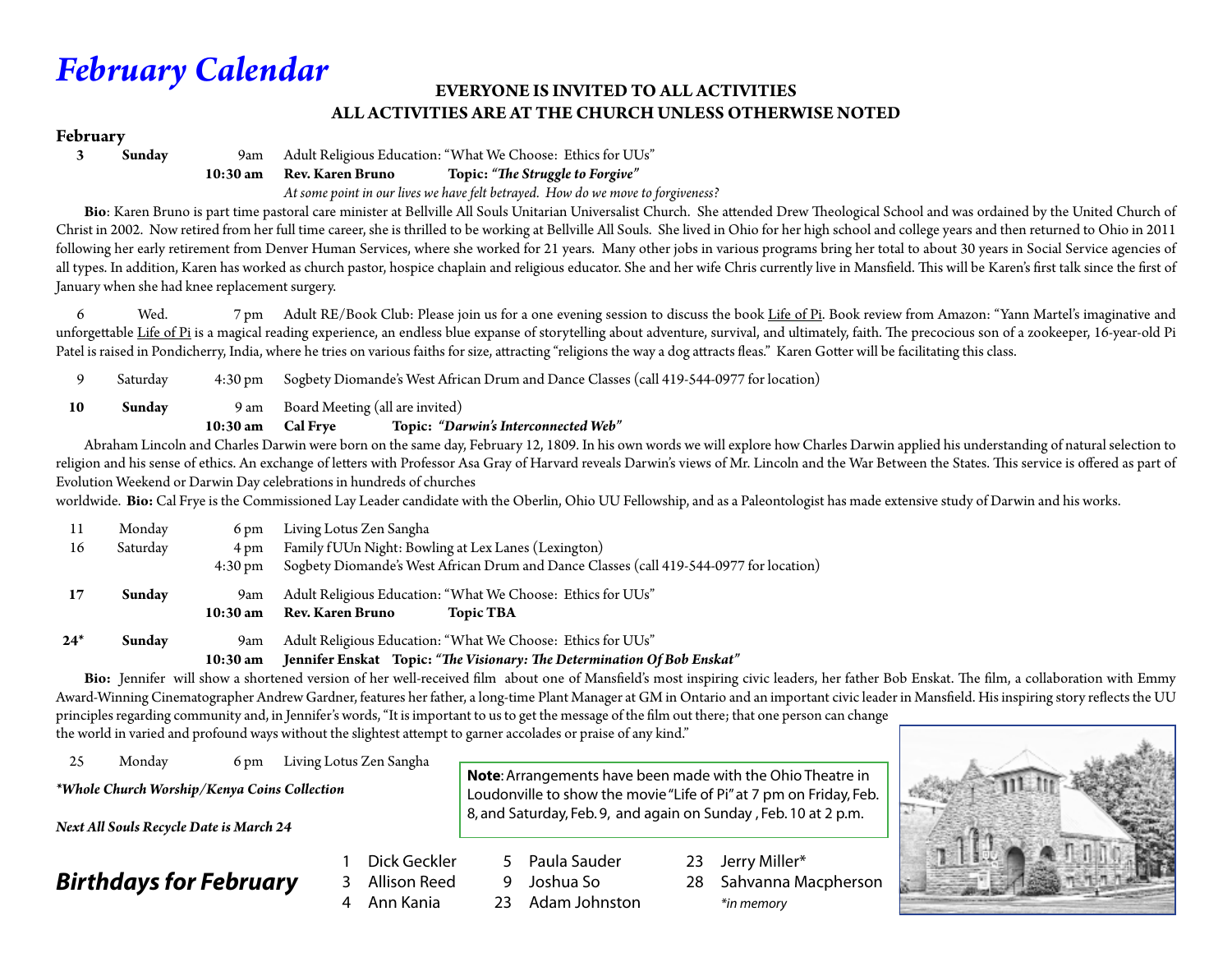### **January 2013 Financial Report**

#### **Revenue**  $\sim$  11  $\sim$

| Collections                     |              |
|---------------------------------|--------------|
| Open Plate Offering             | \$<br>258.00 |
| Pledges                         | 1,663.00     |
| Recycling                       | 55.07        |
| Huruma Foundation (Kenya Coins) | 54.00        |
| <b>Total</b>                    | 2,030.07     |
| Expenses*                       | 2,447.47     |
|                                 | 417.40       |

\*Insurance payment was 463.50 which caused a deficit for the month.

Average Attendance in January: 40

| January Pledge Report                                                          |            |                 |  |  |  |  |  |
|--------------------------------------------------------------------------------|------------|-----------------|--|--|--|--|--|
| Pledged                                                                        | Paid       | Difference      |  |  |  |  |  |
| \$1,620                                                                        | \$1,663    | $+$ \$43 (+2%)  |  |  |  |  |  |
| <b>2012-2013 Fiscal Year</b>                                                   |            |                 |  |  |  |  |  |
| Pledged                                                                        | Paid       | Difference      |  |  |  |  |  |
| \$11,841                                                                       | \$11,260   | $-$ \$581 < -4% |  |  |  |  |  |
| 2012-2013 Pledges Received                                                     |            |                 |  |  |  |  |  |
| 19 Units                                                                       | 27 Members | \$20,104        |  |  |  |  |  |
| There is still time to make a pledge for the 2012-2013 fiscal year. Please see |            |                 |  |  |  |  |  |

Mike Garber for more information.

*Monthly and Fiscal Year financial reports are from Treasurer Chuck Rhodes. Please see Chuck if you have any questions. The Pledge report is done by Pledge Chair Mike Garber.*

#### **What is Imbolc?**

Imbolc is a Celtic fire festival celebrated annually on February 2nd, and is one of the pagan sabbats on the wheel of the year. But just what is Imbolc exactly? Here you will learn all about the origins of Imbolc, as well as Imbolc rituals, traditions, recipes and more.

Celebrating the Celtic goddess Brighid and the forthcoming spring, Imbolc is the original Candlemas. Learn about this beautiful festival and how you can integrate it into your own life to help you live closer to Mother Earth and her turning wheel of seasons.

In the northern hemisphere, Imbolc is generally celebrated on 2nd February. However, this can vary. Some celebrate Imbolc on February 1st, others on the 2nd, while author Cassandra Eason states in her book, The Modern-Day Druidess, that "Imbolc is celebrated from sunset on 31st January to sunset on 2nd February."

Others shy away from the Gregorian calendar altogether, choosing to celebrate when the first signs of spring appear, such as the first snowdrops peeping through in the United Kingdom. In the southern hemisphere, Imbolc falls on July 31st.

Imbolc is primarily a pagan festival, celebrating both the goddess Brighid and the promise of forthcoming spring. It holds transformative power, with traditional rituals including cleaning the house, making changes and dedicating oneself to new magical goals for the coming year. This is where the concept of 'spring cleaning' came from!

Imbolc, pronounced "Imm-aulk", literally translates as "in the belly of the mother", while its Celtic name, Oimelc, means "ewe's milk". It marks the first signs of spring, when the ewes would start lactating for their newborn young. This was a significant event in past times, as it meant dairy products returning to the diet of village folk.

The new agricultural season begins, and the Crone of winter starts to give way to the Maiden of spring. However, there are still several weeks of winter to go, so many Imbolc rituals often focus on keeping that promise of spring alive in our thoughts, so as to keep spirits high.

The celebration is known as the festival of Brighid, as it honours this Celtic goddess. Imbolc is also known as Brighid's Day. Brighid, pronounced "Bree-ed", is a Celtic goddess, often considered a Triple goddess. This is because of her three aspects as goddess of healing, goddess of smithcraft, and goddess of inspiration and divination, rather than the usual Maiden, Mother and Crone aspects. She is a fire goddess associated with both sun and moon, and her sacred flame was tended at her healing well in Kildare, Ireland by nineteen priestesses, until this became a Christianised shrine to St. Brigid, later tended by nuns. Brighid is thought to be one of the Tuatha De Danann, and is half-sister to the god Aengus.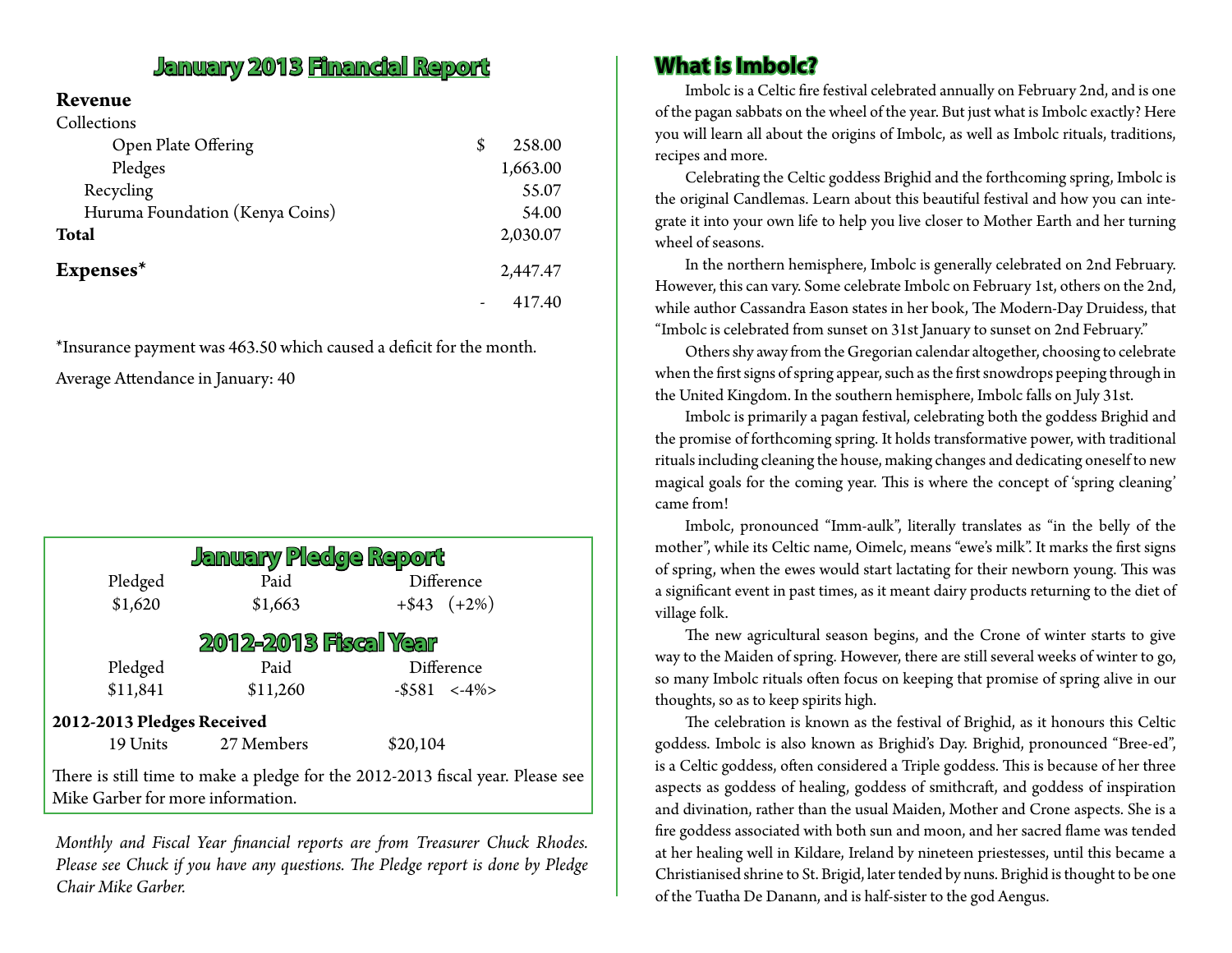## **Religious Education Information**

#### **Upcoming Religious Education in 2013**

Adult Religious Education (**Sundays at 9am**) will begin "What We Choose: Ethics for UUs" on January 6th. The class will meet for 10 sessions, every Sunday except the 2nd due to the board meeting. Unitarian Universalism is a faith of deeds, not creeds. We believe our choices and actions matter. We believe the measure of our religion is the way we live our faith in our dayto-day lives. But how do we decide what course of action to follow when a situation is complex and the moral course is unclear? Where do we turn for guidance that will help us fulfill our own wish to live a moral life? This program invites participants to focus attention on the moral and ethical questions that arise or have arisen in their lives, including challenges not yet perceived or acknowledged, and explore the ethical frameworks that can help in sorting through a dilemma. Reading is NOT required prior to the start of each session and there is no homework for most of this class. Joan Richmond, Brian Moore & Che Sahara will be the facilitators for this class.

**Wednesday, February 6th at 7 PM** - Please join us for a one (1) evening session to discuss the book "Life of Pi" by Yann Martel. Please plan to have read the book by the meeting date, February 6th. From an Amazon.com review: Yann Martel's imaginative and unforgettable Life of Pi is a magical reading experience, an endless blue expanse of storytelling about adventure, survival, and ultimately, faith. The precocious son of a zookeeper, 16-year-old Pi Patel is raised in Pondicherry, India, where he tries on various faiths for size, attracting "religions the way a dog attracts fleas." Karen Gotter will be facilitating this class.

Karen has arranged with the Loudonville Ohio Theatre to show the movie "Life of Pi" on Friday and Saturday at 7 pm and Sunday at 2 pm.

The **RE for children** will continue following the "Toolbox Of Faith" curriculum, this will take them through the rest of the school year. The kids will also continue to meet at **9 am on Sundays** (except the 2nd Sunday). If you have questions about the class, let me know.

Interested in helping plan, organize or lead future classes OR just have suggestions for future programs? Just let me know! -- Liz Hansen

### **February Family f UUn Night**

Just want to remind everyone that ALL souls are welcome at "family" f UUn night, not just those with kids/grandkids. It's meant for our All Souls FAMILY to share an evening of fellowship at family friendly times (ie. not starting when the kids are usually being put to bed at 7 pm). We intend for this to be an inter-generational gathering where our little ones can get to know their All Souls cousins, aunts, uncles & grandparents, as well as a time for the adults to enjoy each other's company!

Karen Gotter has taken over from Liz Hansen in organizing Family f UUn events. Karen is our Fellowship Chairperson (and she is also looking for friends to help on her team and for ideas from anyone).

The next Family fUUn Night is Saturday, February 16, at 4 p.m. We will be gathering at Lex Lanes in Lexington for an evening of bowling and fun. If you can't bowl, just show up to cheer on the troops. We have four lanes reserved (maximum of 6 per lane) and it's just \$2.25 per person for show rental.

#### **Living Lotus Zen Sangha**

We meet the **2nd & 4th Mondays, 6:30 pm-8:30 pm** at the church, everyone is welcome to join us.

Beginning in September and continuing through the next several months, Sensei Dean Williams will be focusing the Dharma talks on the new "Living by Vow: A Practical Introduction to Eight Essential Zen Chants and Texts," text by Shohaku Okumura.

For more information please visit our website at: www.livinglotuszensangha.com or find us on facebook under Living Lotus Zen Sangha.

From LaDonna O'Neal

A former member of All Souls, Sandy Austin/Rille Austin passed away October 11, 2012 at her home in West Salem, Ohio. Her friend Roger Kemp informed me when I phoned her last month. Some of our members remember her as a talented, friendly, loving person. She was 68 and had a son, Scott.